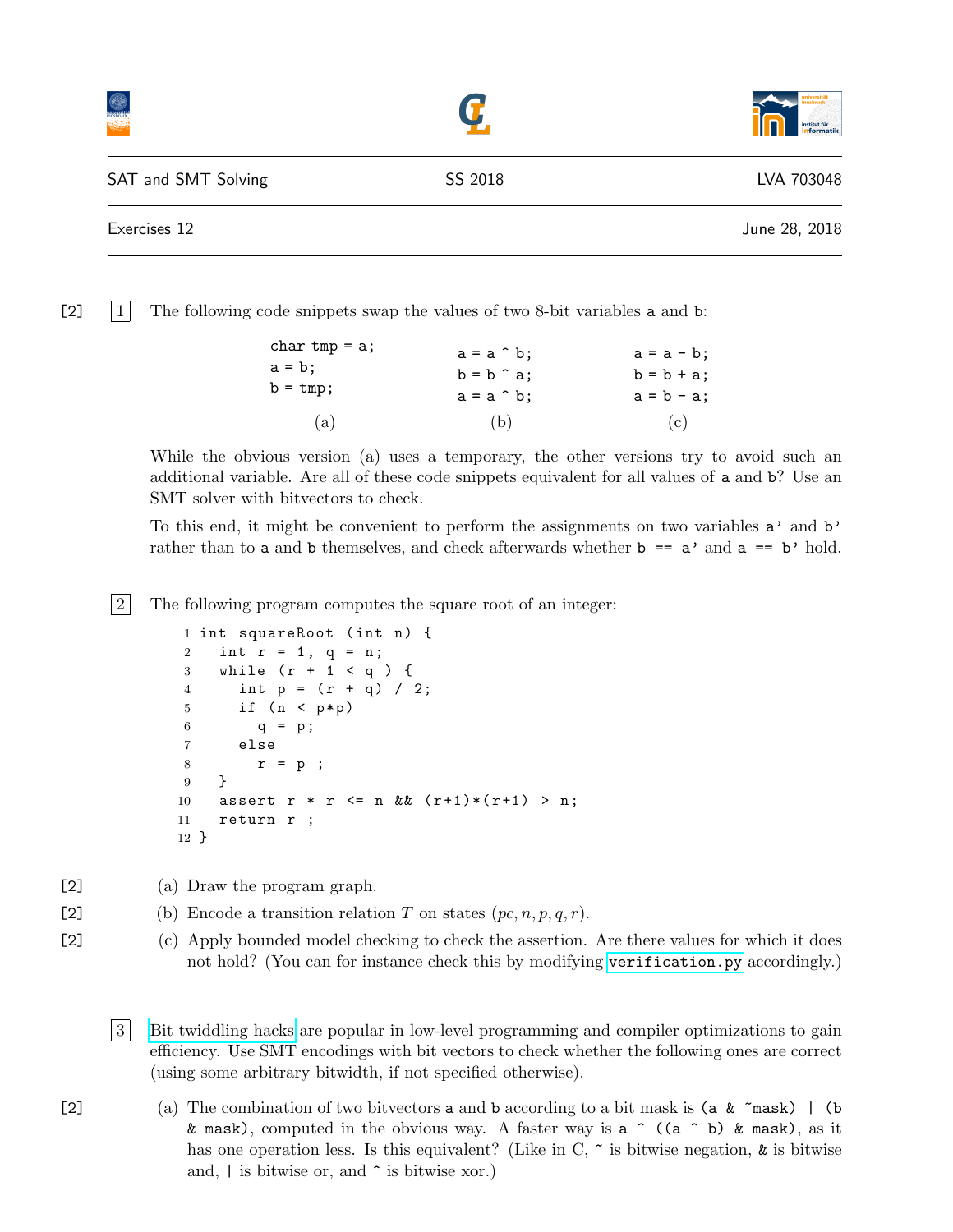- $\star$  (b) Division and modulus is comparatively expensive on many machines. It is proposed to substitute the modulus operation  $n \times d$  by  $n \times (d - 1)$  for a divisor d that is a power of 2 (so  $d = 1 \ll s$  for some s smaller than the bitwidth). Is this equivalent?
- [3]  $\star$  (c) The bits in a byte can be reversed in the following way with a loop:

iterations by 7.)

```
unsigned char b; // reverse this (8-bit) byte
unsigned char r = b; // r will be reversed bits of b; first get LSB of b
int s = 7;
for (b \gg= 1; b; b \gg= 1) {
 r = r \ll 1;
 r = r | (b & 1);
  s--;
}
r = r \ll s; // shift when b's highest bits were zero
But it can also be done in only three operations! Using larger bit vectors, though:
unsigned char b; // reverse this (8-bit) byte
unsigned char r; // r will be reversed bits of b
r = (b * 0x020202020201L \& 0x0108844220100L) % 1023;
Here ULL indicates a 64-bit value.
(Knowing that b has only 8 bits and is shifted initially, we can bound the number of loop
```
 $[4] \star |4$  In the [Rush Hour](https://en.wikipedia.org/wiki/Rush_Hour_(puzzle)) puzzle the goal is to drive the red car out of a jammed parking lot, like in the following picture:



The playing board (i.e., the parking lot) is always a  $6 \times 6$  grid. A move in the game consists of moving one car back or forth onto empty fields (but the cars cannot turn). You can also play [online.](https://www.thinkfun.com/play-online/rush-hour/)

Solve the above rush hour puzzle using an SMT encoding and bounded model checking, i.e., by limiting the number of steps.

The following approach might be helpful (though there are many possibilities for an encoding):

• The state, i.e., the current configuration can be described by the x-positions of all horizontal and the  $y$ -positions of all vertical cars. So in the example, a state is of the form

 $s = \langle x_{\text{lgreen}}, x_{\text{red}}, x_{\text{lblue}}, x_{\text{dgreen}}, y_{\text{brown}}, y_{\text{purple}}, y_{\text{dblue}}, y_{\text{yellow}} \rangle$ 

• It is easy to define a predicate  $I(s)$  describing the initial state. In the example, it has to include  $y_{\text{brown}} = 1$ ,  $x_{\text{red}} = 2$ , etc. (assuming we count from bottom left).